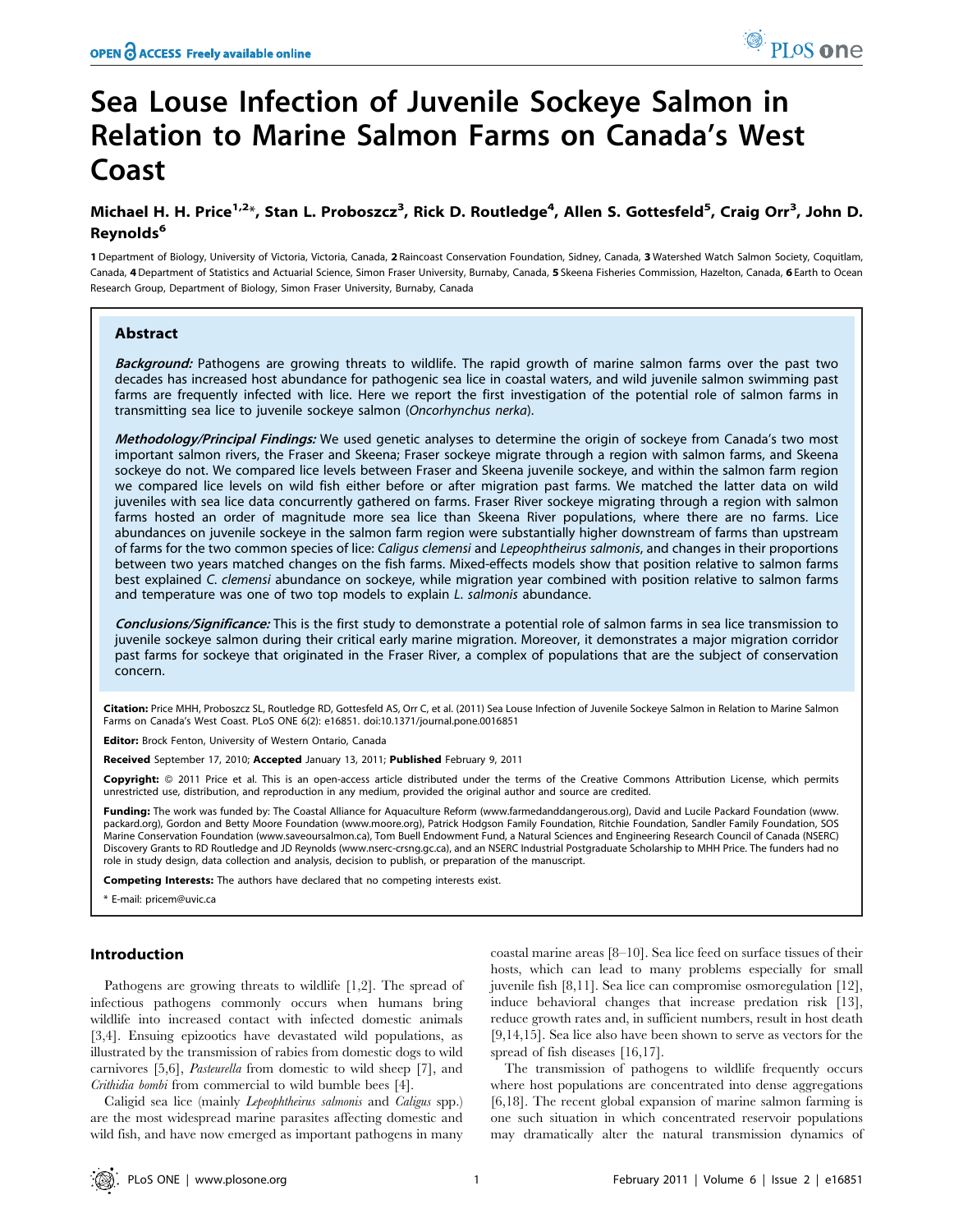salmonid host-parasite systems [9,19–21]. In natural systems, migratory allopatry (the spatial separation of age classes) of wild salmon creates a barrier to parasite transmission [22]. Conversely, salmon farms hold domestic fish, mainly Atlantic salmon (Salmo salar), in high densities for months in the same location (i.e., 15–  $30 \text{ kg/m}^3$  for up to 24 months) [23]. These crowded conditions facilitate parasite and disease transmission within the farm, and enable exponential population growth of pathogens and release to the surrounding environment [24,25]. Juvenile wild salmon swimming past salmon farms are frequently infected with sea lice [21,26], and studies have implicated sea lice from farms in the decline of some wild salmonid populations in Europe and North America [9,27,28].

Recent research has raised concern that sea lice from salmon farms may infect juvenile sockeye salmon (Oncorhynchus nerka) in an area of Canada's west coast between Vancouver Island and the mainland known as the Discovery Islands [29]. This region is home to the northeast Pacific's largest salmon farm industry and hosts one of the largest migrations of salmon in the world (primarily to and from the Fraser River) [30]. Sockeye is the Pacific Ocean's most economically and culturally important salmon species, and several populations from the Fraser River are endangered [31]. Productivity of Fraser River sockeye has been declining since the early1990s, with 2009 being the lowest on record, prompting the Canadian government to launch a Judicial Inquiry to investigate the cause of the decline and identify imminent threats to their survival [32]. The early marine phase of sockeye remains one of the least understood [33], yet has received the most attention in the search for answers to declining sockeye productivity [34]. Thus, determining whether sockeye are at risk to sea lice transmission from salmon farms during their early marine migration is highly relevant to conservation and management efforts.

In this study we examined parasite infection of wild juvenile sockeye from two geographically separated regions of Pacific Canada: one with salmon farms, and one without. Within the farm region, we compared infection rates on fish from locations that vary in their exposure to farms. We used molecular genetics techniques to determine the origins of the fish, and we employed mixed-effects modelling to examine factors that best explain sea lice abundance.

# Materials and Methods

#### Ethics statement

All juvenile salmon were humanely euthanized in accordance with Fisheries and Oceans Canada's national guidelines, under permit XR 21 2007–2008. Study approval by academic ethics committees was not necessary as no academic institution was involved during the data collection.

#### Study area and sampling

We collected juvenile sockeye from marine waters surrounding the Discovery Islands, an area containing 18 active salmon farms, from April 22 to June 15, 2007 ( $n = 381$ ) and May 31 to July 3,  $2008$  ( $n = 510$ ), and from the north coast of British Columbia, an area without salmon farms, from May 26 to July 5, 2007 ( $n = 369$ ; Figure 1). Up to five replicate sets of samples were obtained from each site, each year, in the Discovery Islands (1–50 juvenile sockeye salmon per sample), and during 2007 on the north coast (1–129 juvenile sockeye salmon per sample). We used a beach seine (50 m long, 1.5 m deep, 6 mm mesh) among the Discovery Islands to capture sockeye, and a surface trawl-net (18 m long, 5 m opening, 4.6 m deep) on the north coast. The trawl-net was fitted with a rigid holding box at the far end designed for live capture and to minimize the loss of scales and ectoparasites [35]. We recorded sea surface salinity and temperature during each sampling event in both regions using a YSI-30 SCT meter. Fish were immediately frozen and labeled for subsequent laboratory analyses in which individual fish were thawed and assayed for sea lice using a dissecting microscope. Species of motile (i.e., sub-adult and adult) stages of sea lice were directly identified by morphology [36,37]; younger copepodid and chalimus stage lice were removed from the fish, mounted on permanent slides and examined under a compound microscope for determination based on detailed morphology [36,37].

#### Genetic analyses

We proportionately sampled previously frozen tissues for genetic determination in the Discovery Islands from juveniles retained at each capture location, per sampling event, each year (i.e.,  $1/3$  from 2007,  $n = 92$ ;  $1/5$  from 2008,  $n = 114$ ), and placed them individually in vials of 95% ethanol. We collected fresh tissue from all sockeye  $(n = 478)$  on the north coast, and placed them individually in vials of 99% ethanol. Tissue samples from both regions were analyzed at the Fisheries and Oceans Canada (DFO) molecular genetics laboratory in British Columbia. DNA was extracted from tissue [38], and samples were analyzed for polymerase chain reaction products at 14 microsatellite loci [39]. We considered amplification at a minimum of 7 loci as adequate for estimating stock origin as previous surveys of the microsatellite variation in Fraser River sockeye at 6 loci indicated differentiation among populations [38]. Individuals were assigned to source populations using mixed stock analysis techniques employing Bayesian mixture modeling [40] using the software program cBayes. Stock proportions were determined by comparing one mixture (north coast 2007) to a baseline comprising 227 sockeye populations, and two mixtures (Discovery Islands 2007 and 2008) to a baseline comprising 85 sockeye populations [39,41]. The reported stock composition estimates with corresponding standard deviations were derived from combined posterior distributions using the last 1 000 iterations from 10 Monte Carlo Markov runs of 20 000 iterations.

#### Statistical analyses

To test for spatial patterns in sea lice on sockeye, we organized capture locations within the Discovery Islands based on whether each site was: upstream (a position on the juvenile sockeye migration route where fish likely had not passed a salmon farm), or downstream (a position where fish must have passed at least one salmon farm), given the net movement of juvenile sockeye through the region [42]; downstream collection sites are encircled within Figure 1. The ocean environment surrounding the Discovery Islands is estuarine, with a net-northward flow predominating during the months of our study [43]. Fish captured downstream of a salmon farm could only have arrived at that location by swimming past a salmon farm, and our results on genetic origins of the fish substantiated this. However, sockeye caught at two sites considered upstream of a salmon farm may have swum past a farm before capture because of fish movements or strong tidal currents, and the close proximity to a farm. Although we consider these occurrences infrequent, they may have contributed to the observed variability in louse infection levels observed at these sites. We placed collection sites from the north coast in a third category: no farms.

Marine Harvest Canada (MHC) is the only salmon farm company to report sea louse average abundance; raw sea louse data were not reported publicly at the time of our study. We used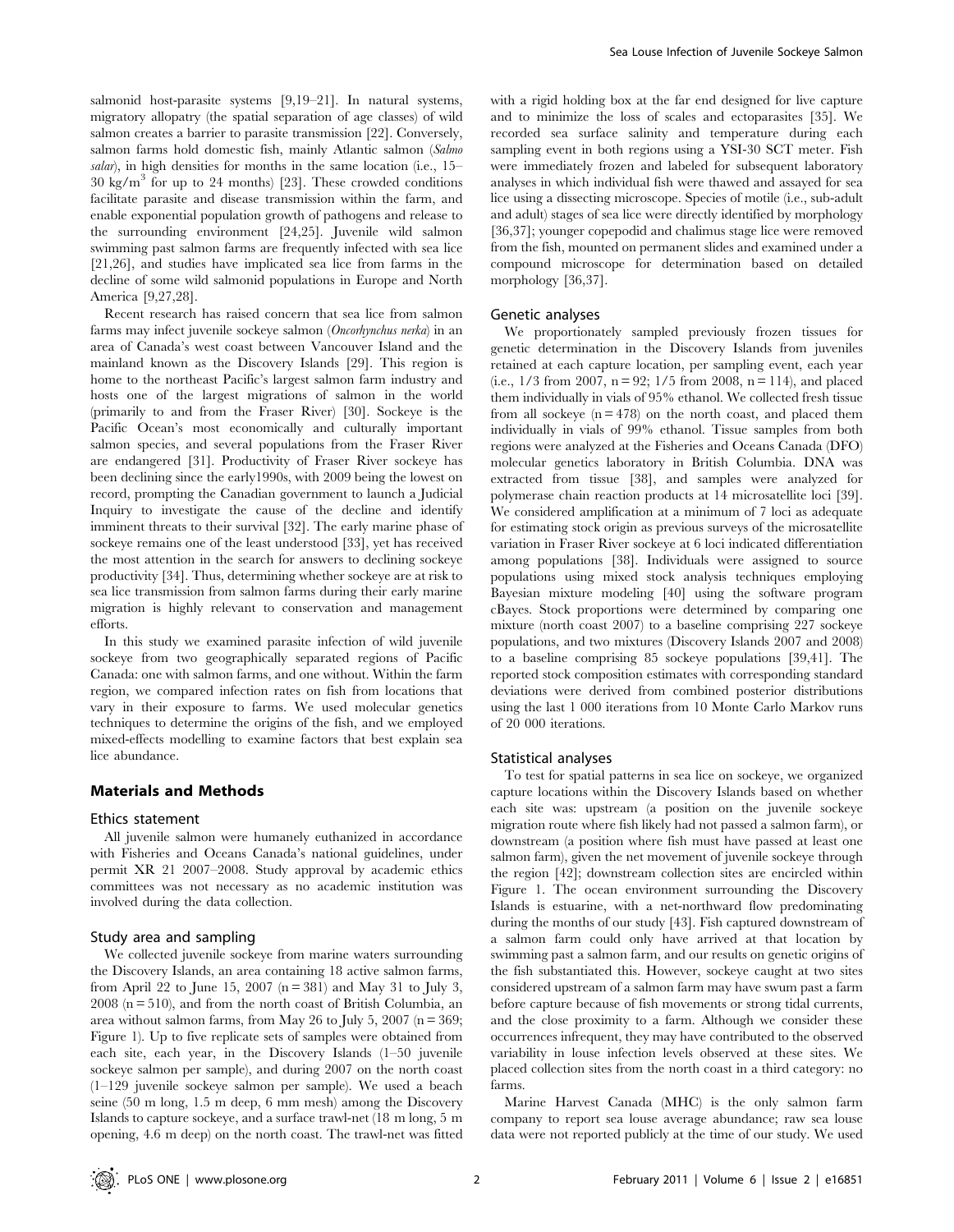

Figure 1. Sockeye salmon collection sites relative to salmon farms. Legend: Downstream boundary encircles all sockeye collection sites situated downstream of at least one salmon farm given the direction of prevailing oceanic flow and migration direction; all other collection sites are considered upstream. doi:10.1371/journal.pone.0016851.g001

average Caligus clemensi abundance and L. salmonis motile abundance provided online to estimate sea louse trends on six MHC farms in the Discovery Islands during 2007–2008; sea louse data were not provided for the other 12 farms operating in the region. For periods without reported information, we calculated average abundance using the previous and subsequent values.

We performed exploratory analyses to probe for obvious spatial clusters in louse abundances for L. salmonis and C. clemensi. We used the SAS Cluster procedure with Ward's method for calculating distances between clusters; one capture site upstream of farms emerged as a clear outlier. Because such outliers can exercise undue influence on inferences based on regression-style statistical models [44], yet can also provide important insight, we singled out this site for special consideration.

We used mixed-effects modelling for formal analyses of sea lice abundances, with a random effect associated with sockeye sampling events. We performed a separate analysis for total abundance of each louse species. We used a generalized linear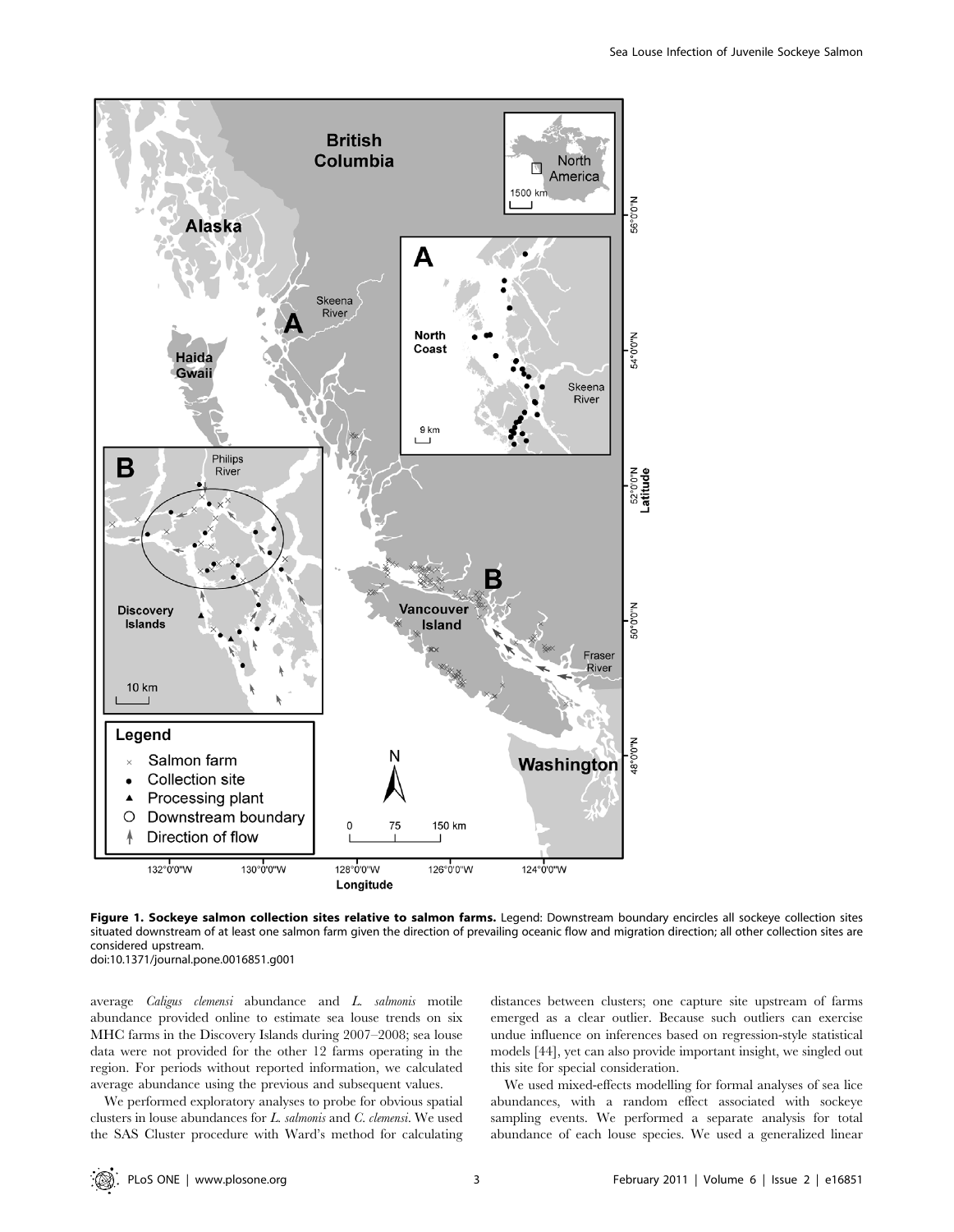mixed modelling approach using SAS GLIMMIX procedure, and we specified a Poisson error distribution for lice on individual fish within a capture event. We calculated denominator degrees of freedom with a Satterthwaite [45] approximation. We included salinity, temperature, year, and position relative to salmon farms as fixed factors, as these are thought to most influence lice levels on juvenile salmon [10,46]; position in the Discovery Islands area was set to 0 for upstream sites and 1 for downstream sites, and in the north coast to 2 for no farms. Specifically, we hypothesized that fish from locations downstream of farms would have higher louse abundance than upstream sites, that these would in turn be higher than on the north coast where there are no farms, and that high temperature and salinity would also be correlated with high lice loads (because sea louse growth in lab-based trials depends strongly on temperature and salinity [8]). This approach permitted us to test these factors simultaneously for potential influence on lice abundances. We also explored the potential contribution from an additional random factor associated with sampling sites (nested within exposure class); however, this random factor failed to contribute a significant component to the variance, and we omitted it from the final versions of the models. Finally, we ran analyses with and without the outlier site excluded. Because results were broadly similar, and due to the statistical problems of including the outlier site (mentioned above and in the Discussion section), we report findings with the outlier excluded.

We ran the complete suite of  $2^4 - 1 = 15$  models of all subsets of the four factors on total abundance of each louse species. Because the methodology underlying GLIMMIX is based on approximations, which can generate misleading values of Akaike's Information Criterion and its variants, we used other methods to compare competing models. Specifically, we identified models for which (i) each included factor was significant, and placed further emphasis on the subset of these models for which (ii) any model containing these factors plus at least one more contained at least one factor that was not significant. That is, when we tried to add another factor, either the extra factor or a previous one already in the model became nonsignificant. These criteria sometimes produced more than one viable model; however, such ambiguities are to be anticipated given the correlations amongst all factors in these models (which ranged from 0.144 to 0.547). All analyses were generated using SAS/STAT software, V-9.1 (SAS Institute Inc., 2000–2004).

#### Results

Genetic analyses confirmed that the majority of juvenile sockeye on the north coast were from the Skeena, Nass, and adjacent watersheds (98.3% combined), and thus they were unlikely to have been influenced by salmon farms further south before capture (Table 1; Figure 1). Conversely, all sockeye migrating through the Discovery Islands region were either from the Fraser River (85%) or nearby Johnstone and Queen Charlotte Strait rearing lakes (15%), and may have been influenced by salmon farms depending on their location.

Sea louse abundances on the north coast for C. clemensi and L. salmonis combined were an order of magnitude lower than in the Discovery Islands (Table 2). Within the Discovery Islands, C. clemensi was the principal louse species infecting sockeye in both years, and most abundant on fish downstream of salmon farms (Figure 2). The maximum infection intensity of C. clemensi was highest downstream of farms in 2007 (28 lice per fish) compared to upstream sites (16 lice per fish), and equal throughout the region in 2008 (9 lice per fish).

Excluding sockeye caught at the outlier site among the Discovery Islands in 2008, which hosted the highest levels of either louse species during that year, L. salmonis was most abundant on juveniles downstream of salmon farms, and more abundant in 2008 compared to 2007 (Figure 3). In correspondence with the hypothesized contributions of salmon farms to these wild fish, MHC farms hosted more C. clemensi during the out-migration period in 2007 than 2008, and more L. salmonis in 2008 than 2007 (Figure 4).

Mixed-effects modelling showed some variation in results depending on louse species. Position relative to farms was consistently significant in all models for total abundance of C. clemensi in which it was included. Furthermore, whenever this factor was included, none of the others was significant; thus, the top model was clearly the one containing only this factor  $(p<0.0001)$ . The ratio of *C. clemensi* total abundance between upstream and downstream categories was estimated by this model at 2.80 with 95% confidence intervals of 1.03 and 7.68. This ratio is significantly larger than 1 ( $p = 0.044$ ), and *C. clemensi* abundances were significantly and substantially larger in the Discovery Islands than on the north coast  $(p \le 0.0022;$  Figure 2).

For total abundance of L. salmonis, year was consistently significant in every model in which it appeared  $(p<0.017)$ , although position relative to farms and salinity were also significant on their own  $(p<0.001;$  Table 3). Two models satisfied our selection criteria: (i) year + position relative to farms + temperature, and  $(ii)$  year  $+$  salinity  $+$  temperature; hence, the effects of position relative to farms and salinity appear confounded in these models. According to the former model, the total abundance of L. salmonis was significantly lower on the north coast than at each of the upstream and downstream sites in the Discovery Islands area ( $p \le 0.0035$ ), but there was no significant difference between upstream and downstream sites  $(p= 0.26)$ . Transformed estimates derived from the least squares means for this model and their standard errors are plotted in Figure 3.

#### **Discussion**

We have demonstrated a potential role of open net-pen salmon farms in transmission of sea lice to wild juvenile sockeye salmon. Most juvenile sockeye assessed for sea lice originated either in the Fraser or Skeena watershed, thus providing a novel comparison of sea louse infection between Canada's largest sockeye rivers. Moreover, our genetics results demonstrate a major migration corridor past farms for fish that originated in the Fraser River, a complex of populations that have been the subject of concern due to declining productivity since the early 1990s, and a collapse in 2009 followed by a substantial rebound in 2010.

Juvenile sockeye salmon in both regions were primarily infected by C. clemensi, which is consistent with juvenile pink and chum salmon in areas without salmon farms in the north Pacific [22,49]. The predominance of C. clemensi routinely shifts to L. salmonis for pink and chum in regions with intensive salmon farming [21,29,47], and this was shown for those species in the Discovery Islands during the years of our study [26]. Most of the sockeye we examined among the Discovery Islands were caught in mixed schools with L. salmonis-infected juvenile pink and chum. Thus, the predominance of C. clemensi on sockeye upstream of farms suggests that sockeye either show higher resistance to L. salmonis, or heightened susceptibility to C. clemensi; alternatively, perhaps C.  $elements$  has a preference for sockeye, or  $L.$  salmonis prefers juvenile pink and chum salmon. This warrants future experimental work.

Juvenile sockeye migrating along the north coast hosted an order of magnitude fewer sea lice than those migrating through the Discovery Islands. Wild juvenile salmon in Europe and North America consistently host low levels of sea lice during their early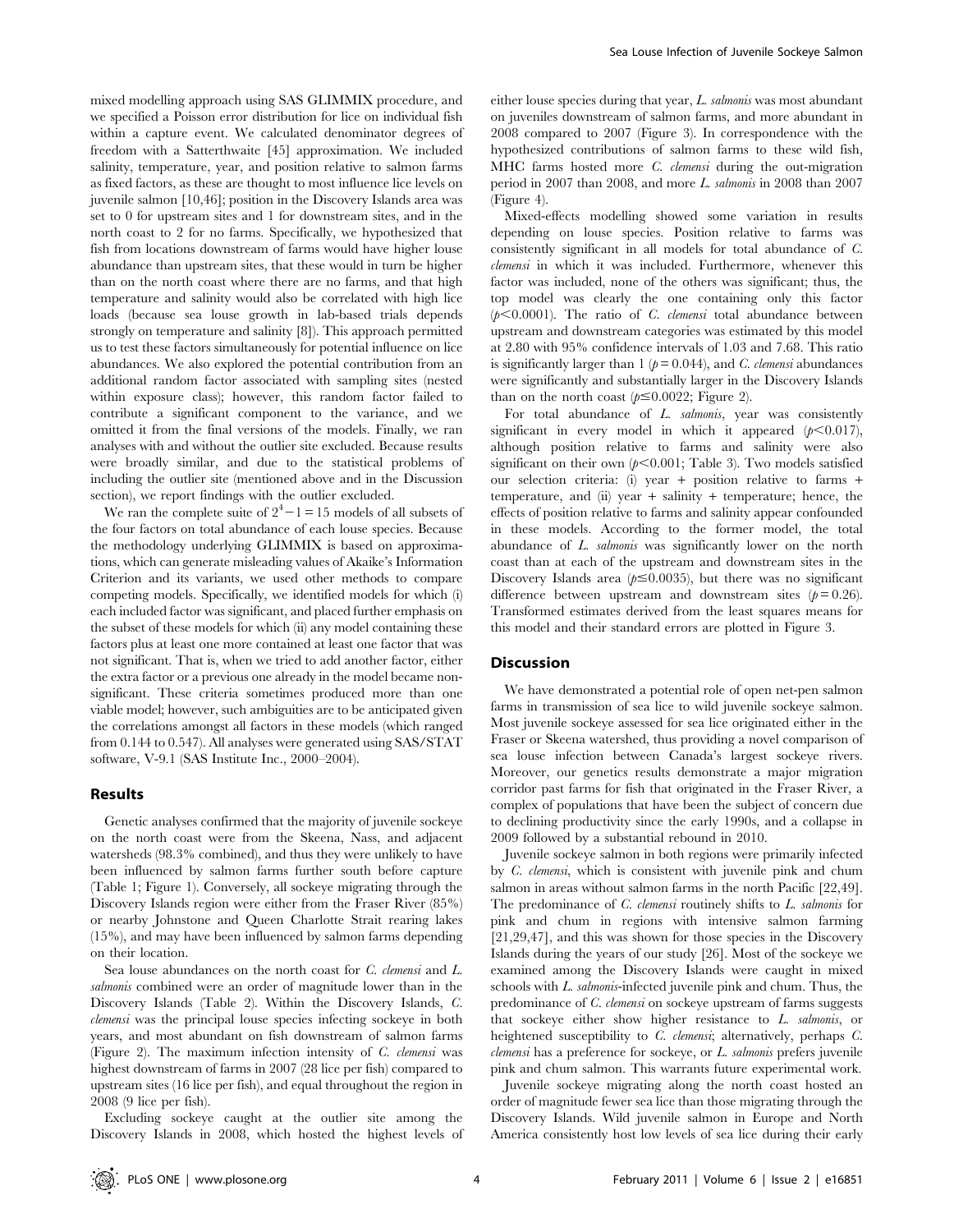Table 1. Stock proportion estimates and standard deviations for genetically identified juvenile sockeye salmon.

|                                          | North Coast 2007     | Discovery Islands 2007 | Discovery Islands 2008 |  |  |
|------------------------------------------|----------------------|------------------------|------------------------|--|--|
| <b>Stock Origin</b>                      | <b>Estimate (SD)</b> | Estimate (SD)          | Estimate (SD)          |  |  |
| Chilko Lake (Fraser River)               | 0.0(0.0)             | 22.8(4.7)              | 26.9(3.9)              |  |  |
| Quesnel Lake (Fraser River)              | 0.0(0.1)             | 33.4(5.2)              | 3.1(1.9)               |  |  |
| Shuswap Lake (Fraser River)              | 0.0(0.1)             | 0.0(0.2)               | 57.9 (4.1)             |  |  |
| <b>Other Fraser River</b>                | 0.0(0.2)             | 5.4(2.8)               | 11.0(2.7)              |  |  |
| Washington & Oregon                      | 0.0(0.0)             | 0.0(0.2)               | 0.0(0.1)               |  |  |
| West coast Vancouver Island              | 0.0(0.1)             | 0.0(0.2)               | 0.1(0.4)               |  |  |
| Johnstone & Queen Charlotte Straits      | 0.0(0.1)             | 37.8 (4.9)             | 0.6(0.6)               |  |  |
| Queen Charlotte Strait to Skeena estuary | 2.2(0.9)             | 0.0(0.5)               | 0.0(0.4)               |  |  |
| Skeena River estuary                     | 3.1(0.9)             | 0.0(0.2)               | 0.0(0.2)               |  |  |
| Babine Lake (Skeena River)               | 85.0(1.9)            | 0.0(0.2)               | 0.0(0.1)               |  |  |
| Other Skeena River                       | 7.7(1.4)             | 0.0(0.2)               | 0.0(0.1)               |  |  |
| <b>Nass River</b>                        | 0.9(1.2)             | 0.0(0.2)               | 0.0(0.2)               |  |  |
| Queen Charlotte Islands                  | 0.2(0.4)             | 0.0(0.5)               | 0.0(0.3)               |  |  |
| Southeast Alaska                         | 0.7(0.6)             | 0.6(0.9)               | 0.3(0.6)               |  |  |

doi:10.1371/journal.pone.0016851.t001

marine migration in areas without salmon farms [22,48,49], though brief localized outbreaks have occurred [50,51]. Louse parasitism of juveniles is frequently higher for sustained periods in regions with salmon farming [27,47,52]. Factors beyond the absence of farm salmon on the north coast may have contributed to the significantly lower lice levels on sockeye compared to the Discovery Islands. In particular, differences in lice levels may be due to our use of different sampling gear or different environmental conditions, though we did incorporate the two key conditions known to affect sea louse infection levels into our analyses: salinity and temperature. Our analyses show that the lower infection rates for C. *clemensi* on the north coast cannot be explained by salinity and temperature alone. The primary strength of our study was the comparison of infection levels before and after fish had been exposed to salmon farms within the Discovery Islands.

Parasitism of sockeye by C. clemensi in the Discovery Islands was higher on juveniles downstream of salmon farms than on those upstream of farms. These findings are consistent with previous research on juvenile pink and chum salmon in this region, and elsewhere in the north Pacific [26,29]. Farm data provide further evidence that *C. clemensi* was abundant on farm salmon while juvenile sockeye migrated through the region, particularly during the higher infection year of 2007 [53,54] (see our Figure 4). Although the position of sockeye relative to salmon farms was the only significant factor to explain our data, we need to consider alternative explanations. First, the spatial distribution of upstream/downstream collection sites assumes a northbound migration. Juveniles caught downstream of farms were consistently larger than upstream sockeye, which may be evidence for extended residency time (i.e., increased exposure to sea lice, which may lead to epizootics [55]). Juveniles that spent longer in the marine environment would host greater proportions of motile stage lice, as lice would have had more time to develop. However, juveniles downstream of farms primarily hosted larval stage lice, which suggests they were infected recently by a local source. Moreover, juveniles from different populations within the Fraser River are not of equal size, and they vary in their migration timing

|  |  | Table 2. Summary statistics and sea louse infection rates on juvenile sockeye. |  |  |  |  |  |  |  |  |  |
|--|--|--------------------------------------------------------------------------------|--|--|--|--|--|--|--|--|--|
|--|--|--------------------------------------------------------------------------------|--|--|--|--|--|--|--|--|--|

|                   | <b>Position to</b>  | Year | <b>Total Fork</b><br><b>Fish</b> |          | <b>Mass</b> | <b>Salinity</b> | Temperature       | Caligus clemensi |       |                           |                                | Lepeophtheirus salmonis |       |                           |                 |
|-------------------|---------------------|------|----------------------------------|----------|-------------|-----------------|-------------------|------------------|-------|---------------------------|--------------------------------|-------------------------|-------|---------------------------|-----------------|
| <b>Region</b>     | <b>Salmon Farms</b> |      |                                  | Length   |             |                 |                   | P <sup>a</sup>   | $A^b$ | $\mathsf{I}^{\mathsf{c}}$ | Nm <sup>d</sup> P <sup>a</sup> |                         | $A^b$ | $\mathsf{I}^{\mathsf{c}}$ | Nm <sup>d</sup> |
| North Coast       | No farms            | 2007 | 369                              | 8.17 cm  | 5.21 $q$    | 16.97%          | 9.80 $^{\circ}$ C | 0.09             | 0.17  | 1.97                      | 0.97                           | 0.01                    | 0.01  | 1.00                      | 1.00            |
| Discovery Islands | Upstream            | 2007 | 163                              | 7.26 cm  | 3.91 g      | 25.42%          | 10.79 $\degree$ C | 0.29             | 1.10  | 3.83                      | 0.92                           | 0.05                    | 0.05  | 1.00                      | 0.78            |
|                   | Downstream          | 2007 | 218                              | 7.76 cm  | 5.08q       | 27.38‰          | 10.94 $\degree$ C | 0.84             | 4.83  | 5.72                      | 0.95                           | 0.09                    | 0.09  | 1.05                      | 1.00            |
|                   | Upstream            | 2008 | 60                               | 8.98 cm  | 8.15q       | 25.98‰          | 14.72°C           | 0.40             | 0.95  | 2.31                      | 0.72                           | 0.05                    | 0.05  | 1.00                      | 0.33            |
|                   | Downstream          | 2008 | 400                              | 10.30 cm | 12.04 $q$   | 28.47‰          | 9.64 $\degree$ C  | 0.62             | .61   | 2.60                      | 0.55                           | 0.21                    | 0.30  | 1.42                      | 0.31            |
|                   | Outlier             | 2008 | 50                               | 9.22 cm  | 8.50q       | 30.00‰          | 9.00 $\degree$ C  | 0.92             | 3.60  | 4.42                      | 0.70                           | 0.42                    | 0.64  | 1.52                      | 0.94            |

<sup>a</sup>Louse prevalence.

b Louse abundance.

<sup>c</sup>Louse intensity.

<sup>d</sup>Proportion of combined non-motile life stages (copepodid and chalimus I to IV).

Legend: All morphometric and abiotic values represent the mean, except sea lice infection rates.

doi:10.1371/journal.pone.0016851.t002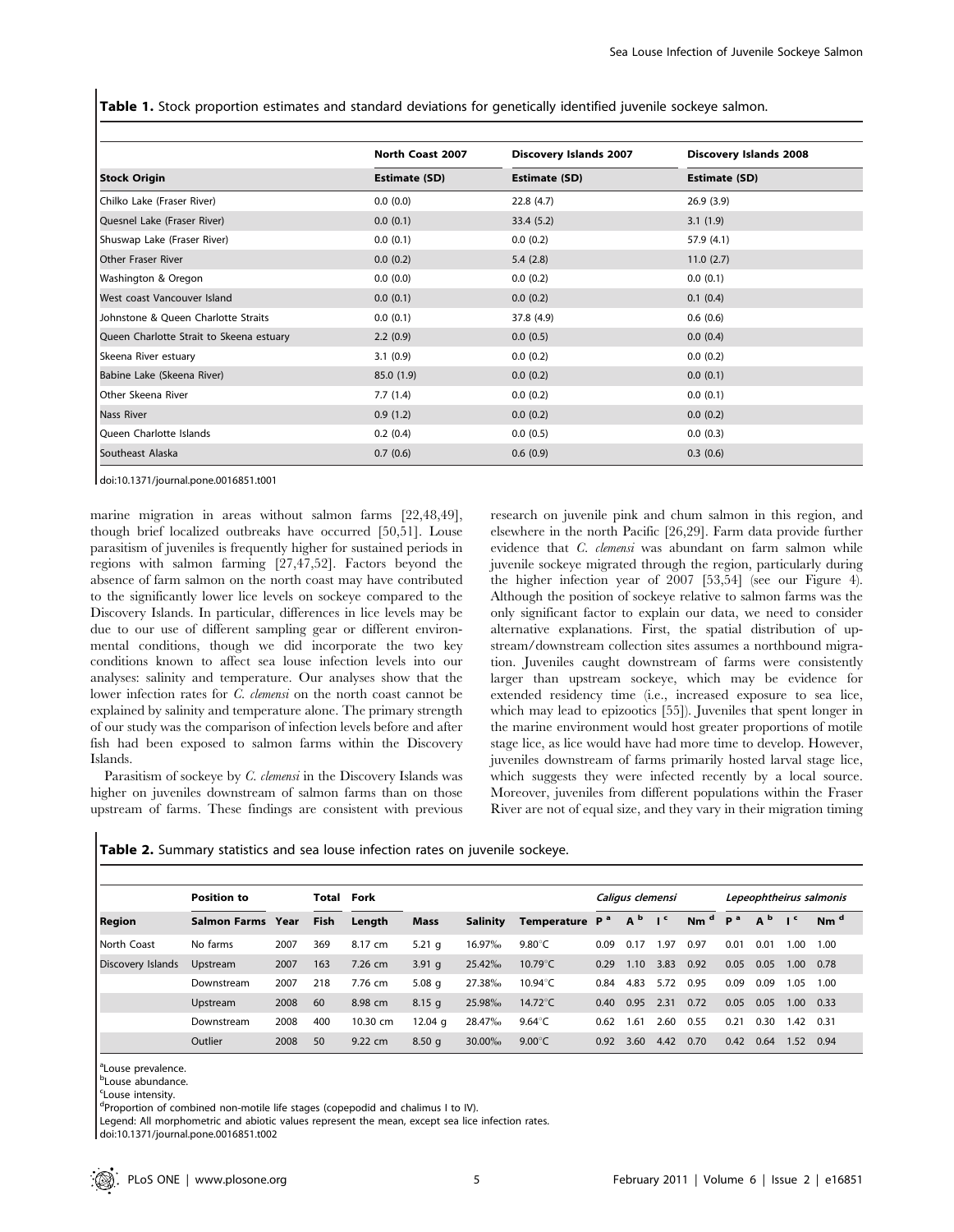

Figure 2. Annual estimates of Caligus clemensi abundance on sockeye salmon. Legend: North Coast region is without salmon farms, Discovery Islands upstream region encompasses sockeye collection sites upstream of all salmon farms given the direction of prevailing oceanic flow and migratory direction, and Discovery Islands downstream represents all collection sites downstream of farms for 2007 (solid line) and 2008 (dotted line). Estimates were obtained by backtransforming least-squares means; error bars, by back-transforming the least-squares means  $\pm 1$  standard error. doi:10.1371/journal.pone.0016851.g002

through our study region (M. Price unpublished data); thus, size may not be a simple metric for residency time and deserves further examination. Second, because C. clemensi is a generalist parasite, non-salmonids such as Pacific herring (*Clupea pallasi*) may have been a local source for lice (as has been hypothesized elsewhere [51]). We also consider this unlikely to account for C. clemensi increases on sockeye downstream of farms, as pelagic fishes would need to assume a similar spatial distribution (i.e., more fishes



Figure 3. Annual estimates of Lepeophtheirus salmonis abundance on sockeye salmon. Legend: North Coast region is without salmon farms, Discovery Islands upstream region encompasses sockeye collection sites upstream of all salmon farms given the direction of prevailing oceanic flow and migratory direction, and Discovery Islands downstream represents all collection sites downstream of farms for 2007 (solid line) and 2008 (dotted line). Estimates were obtained by back-transforming least-squares means; error bars, by back-transforming the least-squares means  $\pm 1$  standard error. doi:10.1371/journal.pone.0016851.g003

downstream of farms) over consecutive years, and there is no evidence for this.

Similar to C. clemensi, parasitism of sockeye by L. salmonis was higher in the Discovery Islands than the north coast, and lice levels further increased for juveniles downstream of salmon farms. Notably, the year of highest infection among the Discovery Islands was the opposite for each louse species infecting sockeye: L. salmonis was most abundant in 2008, C. clemensi was most abundant in 2007, and farm salmon in this region showed similar interannual trends for each species. Our mixed-effects modelling further showed that migration year best explained L. salmonis total abundance, indicating significant inter-annual variation in L. salmonis abundance on sockeye that is consistent with farm salmon. Farm salmon hosted lice well before sockeye began migrating through the region, and are the most likely source of infection.

Sockeye among the Discovery Islands were most infected with L. salmonis at the outlier site compared to all other sites. This site was approximately 8 km upstream from a farm salmon processing facility where large numbers of live sea lice, primarily nauplii, have recently been recorded from the effluent (A. Morton unpublished data). Tidal currents here (i.e., Discovery Passage) can transport particles this distance in a single tide-cycle [43], which suggests that the processing facility may have been a source for lice on sockeye. This also suggests that other 'upstream' locations may have been exposed to farm-origin lice (and may explain the significantly higher lice levels on sockeye at all upstream sites compared to the north coast), but to a lesser degree than downstream locations. Alternatively, this single location may have been home to a large congregation of resident fishes that were heavily infected with sea lice. Although we caught only sockeye during this single capture event, we have caught juvenile pink and chum salmon with relatively low lice levels at that location previously. Note that while we cannot justify including this outlier site in our formal statistical tests because it is inconsistent with the model assumptions, when we included the outlier in the analysis (the invalidity of the inferences notwithstanding), the primary conclusions remained essentially the same. Hence, this unique observation, though it does not critically impinge on the results of the study, is important in that it suggests the need for heightened attention towards the potential role of processing plants in sea lice dynamics.

Does C. clemensi pose a threat to sockeye salmon? Research to date has not examined the effects of this sea louse on wild juvenile Pacific salmonids, though significant fin damage by larval stage lice has been documented [50]. Caligus clemensi is smaller than L. salmonis, and is thought to cause less mechanical damage to juvenile pink and chum salmon [9,14,22]. Moreover, juvenile sockeye are larger and have developed scales at the time of ocean entry compared to juvenile pink and chum; thus, it is unlikely that the average number of C. clemensi observed on sockeye (2–3 lice/ fish) would cause direct mortality for healthy fish. However, evidence is mounting that marine parasites, such as sea lice, can induce behavioral changes that may result in higher mortality rates for hosts [13,56]. The transition from freshwater to marine environments is one of the most physiologically demanding phases for salmon [57], and overall marine survival appears to depend on rapid early marine growth [58]. Even low levels of parasitic infection may be harmful during this critical period. Moreover, the presence and abundance of sea lice on juvenile sockeye may be a proxy for other farm-origin pathogens. Given the high intensities of C. clemensi observed on some juveniles in this study (i.e., up to 28 lice/fish), concern is justified, and research should be undertaken to understand the extent of threat posed.

There is considerable interest in understanding the factors that affect survival of juvenile sockeye in the marine environment, and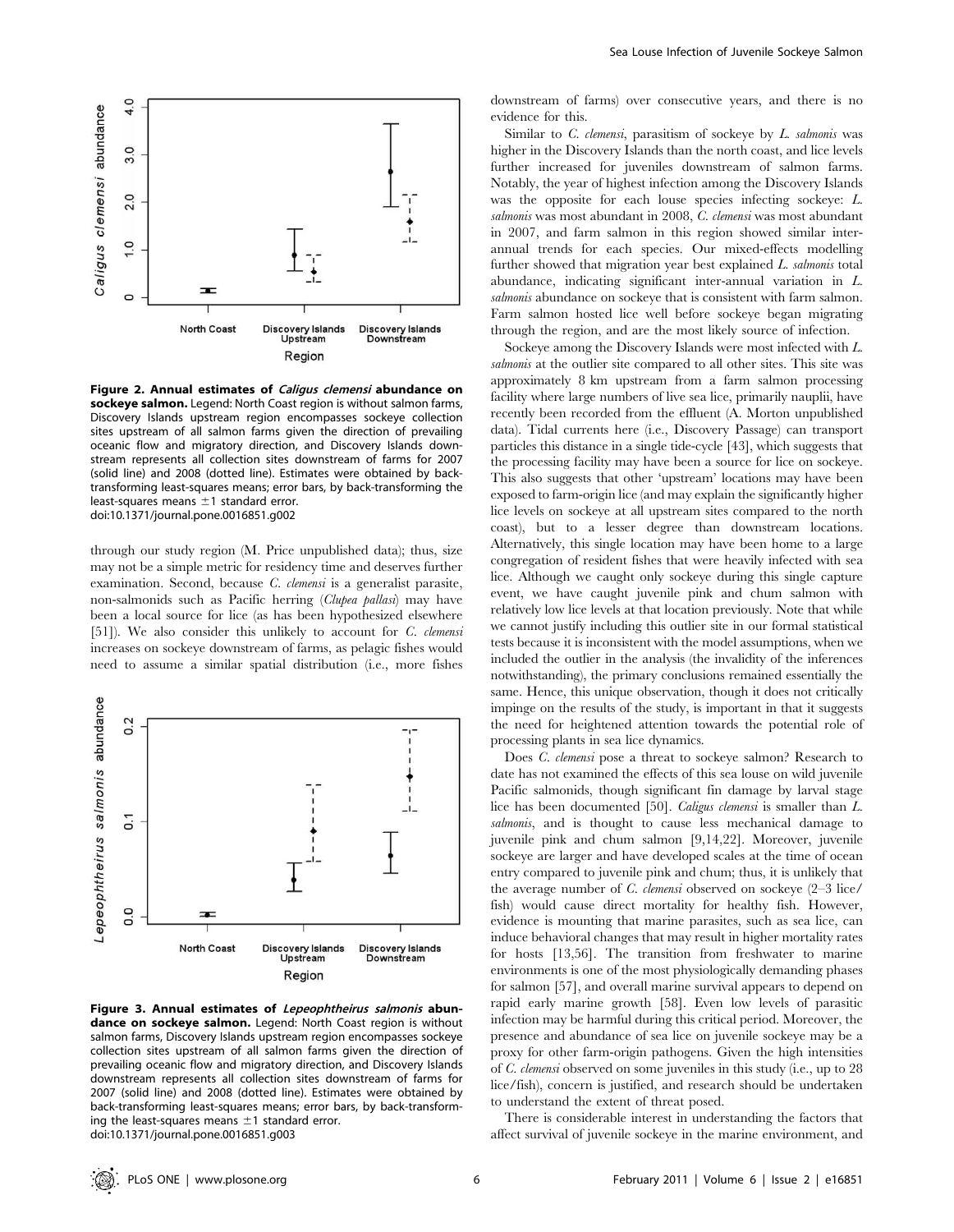



Date

Figure 4. Sea louse abundance over time on Atlantic salmon on named salmon farms in the Discovery Islands. Legend: Caligus clemensi at top, and Lepeophtheirus salmonis at bottom. Period of sockeye collection during 2007 and 2008 in shaded grey. doi:10.1371/journal.pone.0016851.g004

specifically whether salmon farms are contributing to declines. Sockeye productivity in many Canadian river systems has declined over the last decade, including the Skeena River; thus multiple

Table 3. Mixed effects models, and associated variance component estimates and standard errors for Lepeophtheirus salmonis total abundance on sockeye.

| Model                                  | <b>Variance Component (SE)</b> |
|----------------------------------------|--------------------------------|
| Intercept only                         | 1.2445 (0.3829)                |
| Year + position to farms + temperature | 0.2352 (0.1402)                |
| Year + salinity + temperature          | 0.2528 (0.1550)                |
| Salinity + temperature                 | 0.3002 (0.1714)                |
| Year $+$ position to farms             | 0.3022 (0.1558)                |
| Position to farms + temperature        | 0.3153 (0.1764)                |
| Year $+$ salinity                      | 0.3697(0.1879)                 |
| Position to farms                      | 0.4354 (0.1969)                |
| Salinity                               | 0.4560 (0.2124)                |
| Year                                   | 0.6538(0.2691)                 |
|                                        |                                |

Legend: all factors in these models are statistically significant ( $p$ <0.05). doi:10.1371/journal.pone.0016851.t003

contributing factors other than farm-origin parasites are likely responsible for reduced sockeye productivity. However, unlike most other systems, Fraser River sockeye experienced a record-low return in 2009, triggering a federal Judicial Inquiry [32]. Although the effect of sea louse parasitism on juvenile sockeye acting in isolation may arguably be small, it could be important when combined with multiple stressors [59]. Negative impacts of salmon farms on wild populations have been indicated in other parts of the world [9,10,60], and in juvenile pink, and coho salmon populations on the west coast of Canada [28,61]. A recent study found no correlation between numbers of lice on farms and adult pink salmon returns in the Broughton Archipelago, which is located between our southern and northern sites [21]. This study, based on a nine-year time series, lacked full statistical comparisons of productivity in regions without salmon farms. Another recent study that included such comparisons reported significant declines in productivity of pink salmon in relation to salmon farms [62].

Our evidence suggests that salmon farms are elevating parasite levels on Fraser River sockeye during their critical early marine migration; to establish the link more definitively between farms and wild fish would require collaborative work with the salmon farm industry as has begun in Europe and the Broughton Archipelago [21,63]. Ultimately, risks to wild salmon posed by salmon farms can be more easily mitigated than the far-reaching effects on ocean productivity of climate change and ocean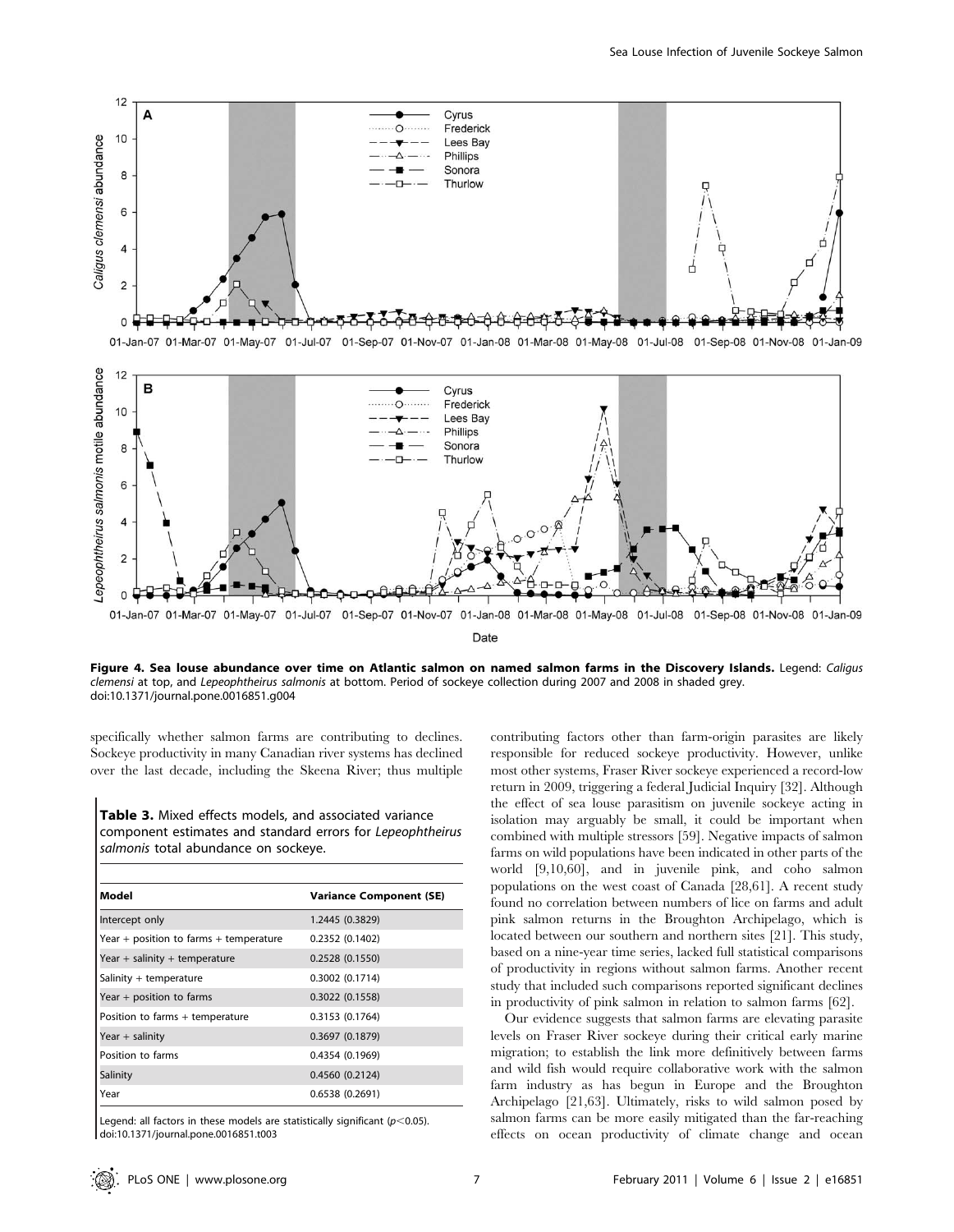acidification. Options already recommended include removal of farm salmon from migration routes of juvenile sockeye from the Fraser [64], and transitioning of salmon farms to closedcontainment facilities [65]. At minimum, the Discovery Islands' migration corridor requires a co-ordinated aquaculture management plan to minimize the exposure of wild juvenile sockeye to sea lice.

#### Acknowledgments

This work is dedicated to S Bergh. We thank J Eriksson, S Latham, A Morton, A Woods, C Carr-Harris of the Skeena Fisheries Commission, the

#### References

- 1. Macdonald DW, Laurenson MK (2006) Infectious disease: inextricable linkages between human and ecosystem health. Biol Cons 131: 143–150.
- 2. Thirgood S (2009) New perspectives on managing wildlife diseases. J Appl Ecol 46: 454–456.
- 3. Dobson A, Foufopoulos J (2001) Emerging infectious pathogens of wildlife. Phil Trans R Soc Lon B 356: 1001–1012.
- 4. Otterstatter MC, Thomson JD (2008) Does pathogen spillover from commercially reared bumble bees threaten wild pollinators? PLoS ONE 3: e2771.
- 5. Power AG, Mitchell CE (2004) Pathogen spillover in disease epidemics. Am Nat 164: S79–S89.
- 6. Daszak P, Cunningham AA, Hyatt AD (2000) Emerging infectious diseases of wildlife - Threats to biodiversity and human health. Science 287: 443–449.
- 7. Jessup DA, Boyce WM, Clarke RK (1991) Diseases shared by wild, exotic and domestic sheep. In: Renecker LA, Hudson RJ, eds. Wildlife production: conservation and sustainable development University of Alaska. pp 438–445.
- 8. Costello MJ (2006) Ecology of sea lice parasitic on farmed and wild fish. Trends in Para 22: 475–483.
- 9. Costello MJ (2009) How sea lice from salmon farms may cause wild salmonid declines in Europe and North America and be a threat to fishes elsewhere. Proc R Soc Lon B 276: 3385–3394.
- 10. Krkosek M (2010) Sea lice and salmon in Pacific Canada: ecology and policy. Front. Ecol Environ 8: 201–209.
- 11. Pike AW, Wadsworth SL (2000) Sea lice on salmonids: their biology and control. Adv Para 44: 234–337.
- 12. Bjorn PA, Finstad B (1997) The physiological effects of salmon lice infection on sea trout post smolts. Nor J Freshw Res 73: 60–72.
- 13. Krkosek M, Connors B, Mages P, Peacock S, Ford H, et al. (2010) Fish farms, parasites, and predators: implications for salmon population dynamics. Ecol Appl. In press
- 14. Morton A, Routledge RD (2005) Mortality rates for juvenile pink salmon Oncorhychus gorbuscha and chum O. keta salmon infested with sea lice Lepeophtheirus salmonis in the Broughton Archipelago. Alaska Fish Res Bull 11: 146–152.
- 15. Krkosek M, Lewis MA, Morton A, Frazer LN, Volpe JP (2006) Epizootics of wild fish induced by fish farm. Proc Natl Acad Sci U S A 103: 15506–15510.
- 16. Nese L, Enger R (1993) Isolation of Aeromonas salmonicida from salmon lice, Lepeophtheirus salmonis and marine plankton. Dis Aquat Org 16: 79–81.
- 17. Nylund A, Hovland T, Hodneland K, Nilsen F, Løvik P (1994) Mechanisms for transmission of infectious salmon anemia (ISA). Dis Aquat Org 19: 95–100.
- 18. McCallum H, Dobson AP (1995) Detecting disease and parasite threats to endangered species and ecosystems. Trends Ecol Evol 10: 190–194.
- 19. Orr C (2007) Estimated sea louse egg production from marine Harvest Canada farmed Atlantic salmon in the Broughton Archipelago, British Columbia, 2003- 2004. N Am J Fish Manage 27: 187–197.
- 20. Fraser NL (2009) Sea-cage aquaculture, sea lice, and declines of wild fish. Cons Biol 23: 599–607.
- 21. Marty GD, Saksida SM, Quinn TJ (2010) Relationship of farm salmon, sea lice, and wild salmon populations. Proc Natl Acad Sci U S A doi: 10.1073/ pnas.1009573108.
- 22. Krkosek M, Gottesfeld A, Proctor B, Rolston D, Carr-Harris C, et al. (2007) Effects of host migration, diversity and aquaculture on sea lice threats to Pacific salmon populations. Proc R Soc Lon B 274: 3141–3149.
- 23. Marine Harvest Corporate (2008) Sustainability report. Oslo, Norway.
- 24. Murray AG, Peeler EJ (2005) A framework for understanding the potential for emerging diseases in aquaculture. Prev Vet Med 67: 223–235.
- 25. Murray AG (2008) Using simple models to review the application and implications of different approaches used to simulate transmission of pathogens among aquatic animals. Prev Vet Med 88: 167–177.
- 26. Price MHH, Morton A, Reynolds JD (2010) Evidence of farm-induced parasite infestations on wild juvenile salmon in multiple regions of coastal British Columbia, Canada. Can J Fish Aquat Sci 67: 1925–1932.
- 27. Heuch PA, Bjorn PA, Finstad B, Holst JC, Asplin L, et al. (2005) A review of the Norwegian National Action Plan Against Salmon Lice on Salmonids: the effect on wild salmonids. Aquaculture 246: 79–92.

Pacific Salmon Commission, Fisheries and Oceans Pacific Biological Station, Watershed Watch Salmon Society, and Raincoast Conservation Foundation for technical and in-kind support, and M Krkosek for review.

### Author Contributions

Conceived and designed the experiments: MP RR AG. Performed the experiments: MP AG. Analyzed the data: MP RR. Contributed reagents/ materials/analysis tools: MP SP RR AG. Wrote the paper: MP SP RR AG CO JR.

- 28. Krkosek M, Ford JS, Morton A, Lele S, Myers RA, et al. (2007) Declining wild salmon populations in relation to parasites from farm salmon. Science 318: 1772–1775.
- 29. Morton A, Routledge R, Krkosek M (2008) Sea lice infestation of wild juvenile salmon and herring associated with fish farms off the east-central coast of Vancouver Island, British Columbia. N Am J Fish Manage 28: 523–532.
- 30. Hartt AC, Dell MB (1986) Early oceanic migrations and growth of juvenile Pacific salmon and steelhead trout. Int N Pac Fish Com Bull 46: 1–105.
- 31. International Union for the Conservation of Nature (2008) Pacific sockeye salmon (Oncorhynchus nerka) added to IUCN red-list. Available: http://www. iucnredlist.org/apps/redlist/details/135301/0 via the internet. Accessed 30 December 2010.
- 32. Cohen Commission (2010) Commission of inquiry into the decline of Sockeye salmon in the Fraser River. Available: http://www.cohencommission.ca/en/ TermsOfReference.php via the internet. Accessed 30 December 2010.
- 33. Welch DW, Melnychuk MC, Rechisky ER, Porter AD, Jacobs MC, et al. (2009) Freshwater and marine migration and survival of endangered Cultus Lake sockeye salmon (Oncorhynchus nerka) smolts using POST, a large-scale acoustic telemetry array. Can J Fish Aquat Sci 66: 736–750.
- 34. Peterman RM, Marmorek D, Beckman B, Bradford M, Mantua N, et al. (2010) Synthesis of evidence from a workshop on the decline of Fraser River sockeye. Available: http://www.psc.org/pubs/FraserSockeyeDeclineWorkshopIntro.pdf via the internet. Accessed 30 December 2010.
- 35. Holst JC, McDonald A (2000) FISH\_LIFT: a device for sampling live fish with trawls. Fish Res 48: 87–91.
- 36. Kabata Z (1972) Development stages of Caligus clemensi (Copepoda: Caligidae). J Res Board Can 29: 1571–1593.
- 37. Johnson SC, Albright LJ (1991) The developmental stages of Lepeophtheirus salmonis (Krflyer, 1837) (Copepoda: Caligidae). Can J Zool 69: 929–950.
- 38. Withler RE, Le KD, Nelson RJ, Miller KM, Beacham TD (2000) Intact genetic structure and high levels of genetic diversity in bottlenecked sockeye salmon, Oncorhynchus nerka, populations of the Fraser River, British Columbia, Canada. Can J Fish Aquat Sci 57: 1985–1998.
- 39. Beacham TE, Lapointe M, Candy JR, McIntosh B, MacConnachie C, et al. (2004) Stock identification of Fraser River sockeye salmon using microsatellites and major histocompatibility complex variation. Trans Am Fish Soc 133: 1117–1137.
- 40. Pella J, Masuda M (2001) Bayesian methods for analysis of stock mixtures from genetic characters. Fish Bull 99: 151–167.
- 41. Beacham TE, Candy JR, McIntosh B, MacConnachie C, Tabata A, et al. (2005) DNA-level variation of sockeye salmon in Southeast Alaska and the Nass and Skeena Rivers, British Columbia, with applications to stock identification. N Am J Fish Manage 25: 763–776.
- 42. Groot C, Cooke K (1987) Are the migrations of juvenile and adult Fraser River sockeye salmon (Oncorhynchus nerka) in near-shore waters related? In: Smith HD, Margolis L, Wood CC, eds. Sockeye salmon (Oncorhynchus nerka) population biology and future management Can Spec Pub Fish Aquat Sci 96: 53–60.
- 43. Thomson RE (1981) Oceanography of the British Columbia coast. Can Spec Pub Fish Aquat Sci 56.
- 44. Kleinbaum DG, Kupper LL, Nizam A, Muller KE (2008) Applied regression analysis and other multivariable methods, fourth edition. Belmont, CA. 287 p.
- 45. Satterthwaite FE (1946) An approximate distribution of estimates of variance components. Biom Bull 2: 110–114.
- 46. Brooks KM (2005) The effects of water temperature, salinity, and currents on the survival and distribution of the infective copepodid stage of sea lice (Lepeophtheirus salmonis) originating on Atlantic salmon farms in the Broughton Archipelago of British Columbia, Canada. Rev Fish Sci 13: 177–204.
- 47. Krkosek M, Lewis MA, Volpe JP (2005) Transmission dynamics of parasitic sea lice from farm to wild salmon. Proc R Soc Lon B 272: 689–696.
- 48. Gottesfeld AS, Proctor B, Rolston LD, Carr-Harris C (2009) Sea lice, Lepeophtheirus salmonis, transfer between wild sympatric adult and juvenile salmon on the north coast of British Columbia, Canada. J Fish Dis 32: 45–57.
- 49. Morton A, Routledge R, Peet C, Ladwig A (2004) Sea lice (Lepeophtheirus salmonis) infection rates on juvenile pink (Oncorhynchus gorbuscha) and chum salmon